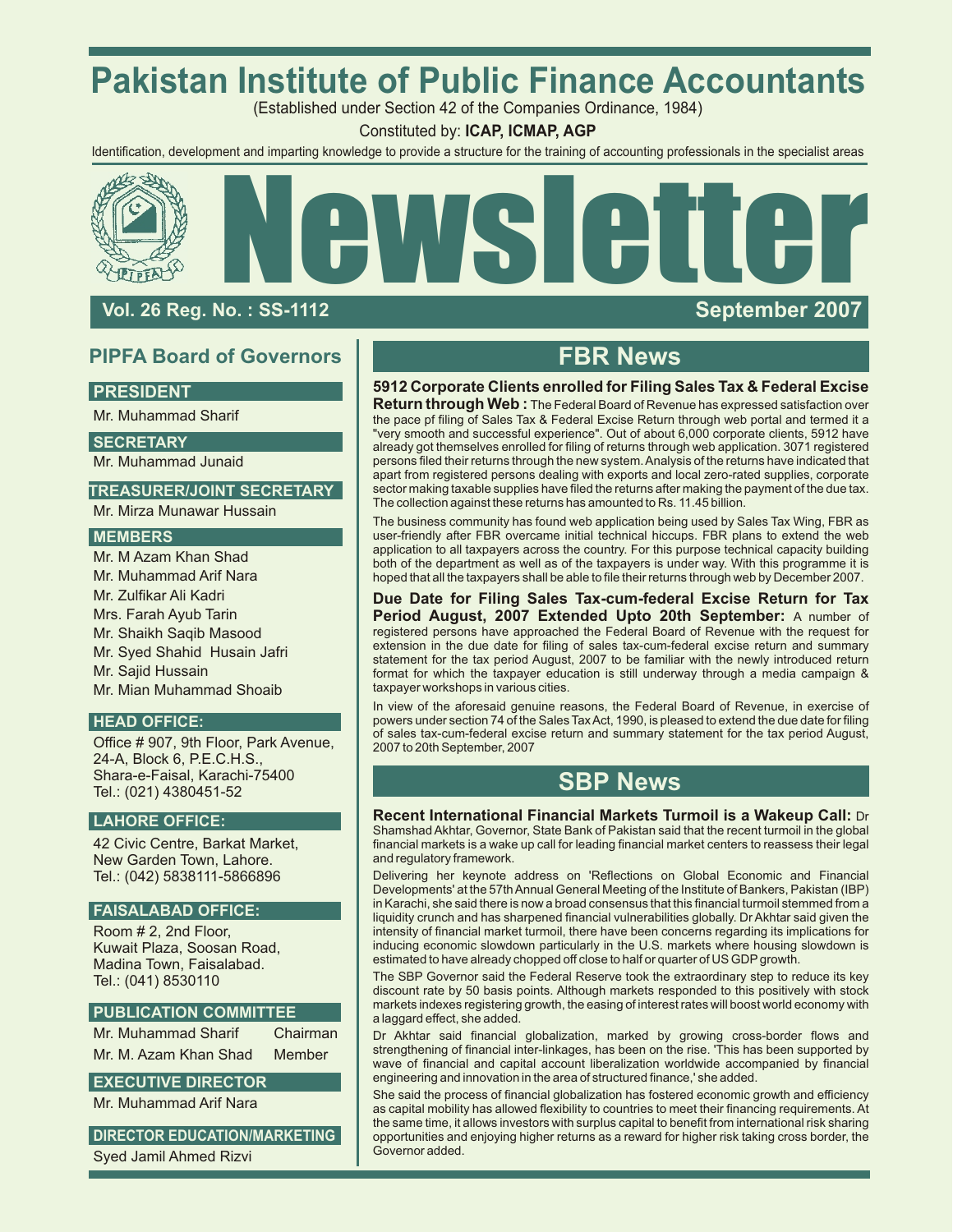**Newsletter 2** 

Dr Akhtar opined that the central bankers have played a crucial role in **Remittances Soar 21.35% to \$985.20m during First** 

Notwithstanding, concerns have been echoed regarding global 21.35 percent over the same period of the last fiscal year. The amount economic and financial vulnerabilities, she said and added these of \$985.20 million include economic and financial vulnerabilities, she said and added these of \$985.20 million includes \$0.42 million received through encashment<br>Concerns stemmed partly from the continuous widening of global and profit earned on Eor economic imbalances now for almost five years whereby burgeoning and Foreign Currency Bearer Certificates (FCBCs).<br>US external current account deficit has also raised several questions.

The SBP Governor said that in order to promote global economic stability and an orderly unwinding of these imbalances, the International Monetary Fund has now launched a Multilateral increase of 21.35 percent.<br>Surveillance Mechanism while strengthening the bilateral surveillance The inflow of remittances Surveillance Mechanism while strengthening the bilateral surveillance The inflow of remittances in the July-August, 2007 period from USA,<br>Countries (including Behrsin, Kuweit, Octor, 1997)

Initially, there has been a debate whether the explosion of and Oman), UK and EU countries amounted to \$265.33 million,<br>"Alternatives" defined to include commodities, hedge funds, real \$202.40 million, \$156.88 million, \$14 estate and private equity, estimated by JP Morgan to be close to \$3 \$28.88 million, respectively as compared to \$203.59 million, \$165.34<br>trillion as of 2006, would be creating the next bubble? Aside from this, it million, has to be recognized that thus far signs of a bubble emerging appear in million, respectively in the July-August, 2006 period. Remittances

The SBP Governor said since 2006, concerns have mounted<br>regarding the housing sector and the sub-prime mortgage market and<br>its odverse encognishes are the local and world economy. This same period last year. its adverse consequences on the local and world economy. 'This sallie periodiast year.<br>bubble did emerge in headlines early in 2007, but it eventually burst in During the last month (August 2007), Pakistani workers remitte bubble did emerge in headlines early in 2007, but it eventually burst in During the last month (August 2007), Pakistani workers remitted an in but the entited an in During the Muslim of the last million, up \$54.67 million July 2007. Now for two months the markets have been in financial amount of \$489.51 million, up \$54.67 million or 12.57% when<br>turmoil albeit at different degrees depending on the level and nature of compared with an amount turmoil, albeit at different degrees depending on the level and nature of comparison sent home in August to the level and nature of comparison and nature of comparison on the level and nature of comparison and nature of th exposures and leveraging and quality of regulation prevailing,' she added.

The SBP Governor said the origins of sub-prime mortgage crisis lay in million, \$72.58 million, \$43.31 million and \$14.07 million, respectively<br>the housing boom when sub-prime market supported more aggressive as compared, t the housing boom when sub-prime market supported more aggressive as compared to the corresponding receipts from the respective<br>borrowings. Since mid 2005, with rising interest rate and softening of countries during August borrowings. Since mid 2005, with rising interest rate and softening of countries during August 2006, i.e. \$112.86 million, \$84.42 million,<br>house prices, home owners booked mortgage more and more on stess.35 million, \$57.94 adjustable interest rate resets. Both home sales and residential construction slowed down while with the tightening of credit markets and impending rate-setting, the problem surfaced more visibly in sub-<br>prime mortgage as delinquencies rose to 13.5 % in June 2007 (though prime mortgage as delinquencies rose to 13.5 % in June 2007 (though **Interest Free Loans of Rs. 109.941 Million to the** 5.5% for the fixed interest rate subprime mortgages) double the level

- backed assets and other Collateralized Debt Obligations Graduation, Masters and Ph.D studies for the session 2006-07.
- o Re-pricing of corporate risks in the US probably caused some representatives of major commercial banks.
- o Tighter liquidity conditions in the US and Europe may affect

While concluding her speech, Dr Akhtar outlined some of the lessons **Secured Transactions Framework in Pakistan:** The

- o There are clear limits of excessive leveraging and excessive off balance sheet transactions come to eventually haunt the financial institutions which have to either take over or assume losses of
- has serious implications for global financial markets which have
- 
- o The sub-prime debacle has served as catalyst for a general This should augur well for future of structured finance products.

maintenance of macroeconomic stability through effective monetary<br>
tightening, while nurturing healthy domestic financial markets that<br>
along with enhanced global monitoring and vigilance has helped keep<br>
the global financ and profit earned on Foreign Exchange Bearer Certificates (FEBCs)

> The monthly average remittances for the period July-August, 2007 comes out to \$492.60 million as compared to \$405.93 million during the same corresponding period of the last fiscal year, registering an

process with special focus of exchange rate surveillance.<br>Initially, there has been a debate whether the explosion of and Oman), UK and EU countries amounted to \$265.33 million, \$202.40 million, \$156.88 million, \$142.88 million, \$82.81 million and million, \$124.97 million, \$115.42 million, \$69.38 million and \$24.60 energy commodities, she added.<br>The SBB Governor said since 2006, concerns, bave mounted other countries during the first two months of the current fiscal year.

The inflow of remittances into Pakistan from most of the countries of the world increased last month as compared to August, 2006. Mortgage market has now come under deep scrutiny given the<br>approaches adapted to structure tranches of loans and packages in<br>accordance with the type and nature of risks associated, she added.<br>EU countries (including Bahra \$65.35 million, \$57.94 million, \$37.68 million and \$14.07 million.<br>Remittances received from Norway, Switzerland, Australia, Canada. Japan and other countries during August, 2007 amounted to \$46.70 million as compared to \$62.40 million during August, 2006.

of 2005, she added. **Students Under the Students Loans Scheme:** A Dr Akhtar said the sub-prime problem is largely external to Asia, but<br>Asian asset prices have been seriously affected by the global financial<br>markets turmoil through the following channels:<br>o Some Asian in Karachi, The com in different disciplines from all over the country for pursuing

The meeting was attended, among others, by the Presidents/

normalization of risk premiums<br>Tighter liquidity conditions in the US and Europe may affect Pakistan's website www.nbp.com.pk/Students Loan.

capital flows to and from Asia. **State Bank organized a workshop on Strengthening**  State Bank of Pakistan, in collaboration with the International Securities Consultancy Limited (ISC), Hong Kong, organized a oneday awareness and consensus building workshop on Strengthening Secured Transaction Regime in Pakistan at Karachi.

special vehicles or to provide for requisite liquidity support.<br>While spreading of risks cross borders help in diffusion of risks, it the international best practices in secured transactions and the o While spreading of risks cross borders help in diffusion of risks, it the international best practices in secured transactions and the secured transactions and the secured transactions for global financial markets which wider consequences across developed and developing transaction registry system in Pakistan with the view to get stakeholder countries.<br>
Feedback on the work being carried out by the ISC consultants. The<br>
Polo of rating agapping and investors exceptive trust in the secured transactions framework will help increase SME and Provide of rating agencies and investors excessive trust in the secured transactions framework will help increase SME and<br>ratings. Evidence suggests that rating methodology for corporate Agriculture sectors' access to fina

finance and yet ratings are placed on same scale.<br>The sub-prime debacle has served as catalyst for a general Chaired by Mr. Qasim Nawaz, Director SME & Microfinance The sessignent and re-pricing of risk across financial markets.<br>This should august well for future of structured finance products the federal and provincial governments as well as officials of NADRA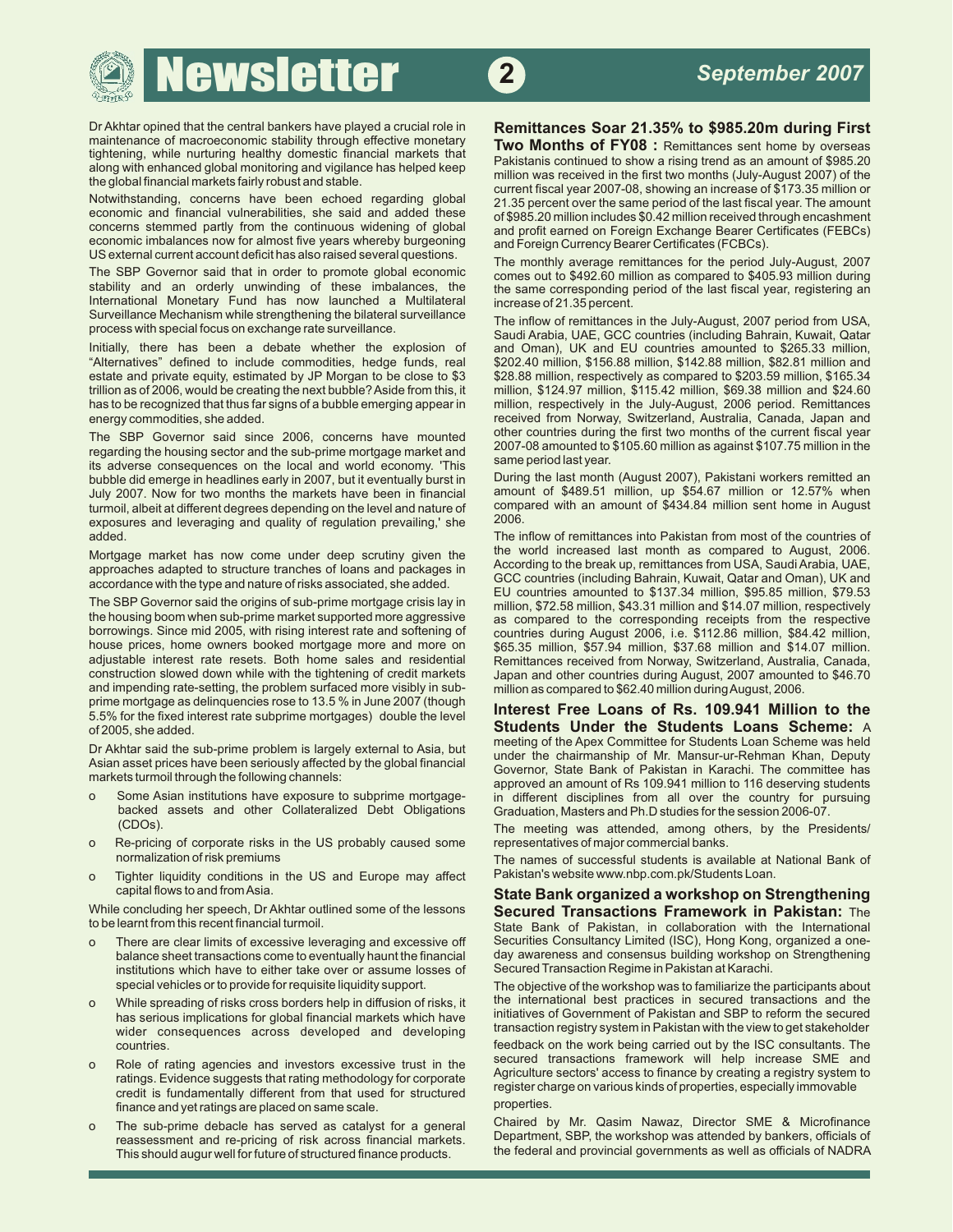

and CDC (Central Depository Company). The ISC Consultants Prof. immovable assets by improving policies, laws and regulations. Ron Harmer and Ms. Elaine MacEachern speaking on the occasion The Strengthening Secured Transaction Framework Project is being apprised the participants about the international best practices in funded by the ADB under its creation and enforcement of collateral interest in movable and consultancy firm, ISC, Hong Kong.

**<sup>3</sup>** Newsletter

apprised the participants about the international best practices in funded by the ADB under its Technical Assistance (TA) Program for<br>Secured Transactions and emphasized on the need of establishing pakistan The Ministry of Secured Transactions and emphasized on the need of establishing Pakistan. The Ministry of Finance is the Executing Agency, while SBP<br>Secured transaction registry system in Pakistan that can facilitate the same in the Imple is the Implementing Agency for this TA project along with the

## **IFAC News**

**Guidance** - The International Accounting Education Standards Board be viewed by going to http://www.ifac.org/ED<br>has released two new International Education Practice Statements to submitted by email to publicsectorpubs@if has released two new International Education Practice Statements to assist member bodies in developing ethics education and training assist member bodies in developing ethics education and training **IAASB invites comments on Exposure Drafts of nine**  Both documents can be downloaded free-of-charge from the IFAC online Standards Board (IAASB) has invited comments on exposure drafts of<br>bookstore. saying presenced characters including each of ite international quality

**IAASB Invites Comments on Proposed Clarity ISAs** - The control and auditor reporting standards. These have all been redrafted in International Auditing and Assurance Standards Board (IAASB) is accordance with the IAASB's International Auditing and Assurance Standards Board (IAASB) is accordance with the IAASB's new drafting conventions designed to International Standards on Auditing (ISAs) to improve the improve the clarity of its pronounc redrafting all its International Standards on Auditing (ISAs) to improve the improve the clarity of its pronouncements. The exposure drafts may be redrafts may be redrafts and to make them easier to apply and to translate. clarity and to make them easier to apply and to translate. Several IAASB viewed (until comment and to make the<br>Exposure drafts are open for public comment and can be viewed at sexposure drafts are: exposure drafts are open for public comment and can be viewed at http://www.ifac.org/eds. In addition, the IAASB staff has issued a **Quality Control Exposure Drafts .** communiqué on the final effective date of redrafted ISAs. *(Comments due by 31st December 2007)* 

**SMEs** - IFAC encourages its members, associates, regional accountancy<br>bodies, and all those with an interest to review and provide comments to the<br>Religion Business of Financial Statements, and Other Assurance and International Accounting Standards Board (IASB) on its proposed<br>International Accounting Standards Board (IASB) on its proposed<br>International Financial Reporting Standard for Small and Medium-sized on **International Standa** International Financial Reporting Standard for Small and Medium-sized onlinternational Standard on Auditing (ISA)<br>Entities (IFRS for SMEs) and the accompanying field test kit. Comments Quality Control for an Audit of Finan Entities (IFRS for SMEs) and the accompanying field test kit. Comments Quality Control for an Audit of Financial Audit of Financial Statements for an Audit of Financial Statements for more Auditor Reporting Exposure Drafts are requested by November 30, 2007. Visit the IASB website for more information.

The International Public Sector Accounting Standards Board (IPSASB), an independent standard-setting board within the International Federation of o **ISA 705** (Revised and Redrafted) Modifications to the Opinion in Accountants (IFAC), is seeking comments on an exposure draft (ED) the Independent Auditor's Report.<br>developed as part of its project to enhance the clarity and usability of its **1984. 706.** (Boyieed, and Be developed as part of its project to enhance the clarity and usability of its<br>
International Public Sector Accounting Standard (IPSAS) that addresses<br>
accounting for fluctuations in exchange rates. **ED 33, American expansio** <sup>o</sup> **ISA 800** (Revised and Redrafted) Special Considerations . Audits updates to IPSAS 4 to reflect, as appropriate for the public sector, the latest of Special Purpose Financial Statements and Specific Elements, revisions to the corresponding International Financial Reporting Standard Accounts or Items of a Financial Statement. (IFRS) issued by the International Accounting Standards Board (IASB). Key proposals in ED 33 reflect amendments made by the IASB to **ISA 805** (Revised and Redra<br>International Accounting Standard 21 The Effects of Changes in Foreign<br>International Accounting Standard 21 The Effects of Changes International Accounting Standard 21, The Effects of Changes in Foreign<br>Exchange Rates.

"Converging IPSASs with IFRSs, where appropriate for the public sector, is **(Comments due by 31st October 2007)**<br>
one of the key objectives of our standards development program," states o **ISA 510** (Redrafted) Initial Audi one of the key objectives of our standards development program," states o Mike Hathorn, Chair of the IPSASB. "This exposure draft proposes a Balances<br>number of changes to IPSAS 4, most notably, to clarify and amend the  $\sim$  ISA 530 (5 number of changes to IPSAS 4, most notably, to clarify and amend the oring **ISA530** (Redrafted) Audit Sampling existing guidance for situations where the public sector entity has an interest in a foreign operation."

**Education Standards Board Releases New Practice Comments** on the ED are requested by December 31, 2007. The ED may<br>**Guidance** - The International Accounting Education Standards Board be viewed by going to http://www.ifac.

programs and implementing IT knowledge requirements for their members. **proposed standards:** The International Auditing and Assurance nine proposed standards, including each of its international quality

- **IASB Extends Comment Period for Proposed IFRS for** o **International Standard on Quality Control (ISQC) 1**
	-

(Comments due by 30th November 2007)

- **Improve the Clarity of Foreign Exchange Rates Standard: o <b>ISA 700** (Redrafted) The Independent Auditor's Report on The Independent Auditor's Report on The International Public Sector Accounting Standards Board (IPSASB)
	-
	-
	-
	-

## Other Proposed Standards<br>(Comments due by 31st October 2007)

- 
- 

## **ICAP News**

examinees of Module-F, the Directorate of Education and Training has turther details and registration information<br>Organized a series of Paper Specific Study Workshops on the subjects www.icap.org.pk/web/news-details.php organized a series of Paper Specific Study Workshops on the subjects

**Paper Specific Study Workshops:** To facilitate the of "Advanced Taxation" and "Business Finance Decisions". For recommence of **Module-F** the Directorate of Education and Training has further details and registration infor

## **PIPFA Affairs**

Pakistan Institute of Public Finance Accountants will be held on Saturday, October 27, 2007 at 4:30 p.m. at Institue of Cost & Management o Forms acceptance with normal fee from September 17, 2007 Accountants of Pakistan (ICMAP) Head Office, ST-18/C, Gulshan-e-Iqbal, Accountains of Panistan (ICMAP) Head Office, 31-10/0, Guishan-e-Iqual, completed for submission of forms is October 20, 2007<br>Karachi

**Winter Examinations 2007:** The Students are informed that the PIPFA Winter Examinations 2007 will be held from December 03, 2007 to PIPFA Winter Examinations 2007 will be held from December 03, 2007 to Submission Schedule must be followed stricty. No form will be entertained<br>December 11, 2007 (Corporate & Public Sector). The details of papers and after dates will be communicated to students through their Admit Cards. will be summarily rejected.

**PIPFA's 14th Annual General Meeting :** The 14th AGM of The Examination Forms are being issued and accepted from September<br>Pakistan Institute of Public Finance Accountants will be held on Saturday 17, 2007 as per following

- 
- 
- o Acceptance of Examination Forms with 100% late fee from<br> **October 22, 2007** and **October 27, 2007.** (Corporate Sector Only)

after last date of submission of Exam Form. Incomplete Examination Forms